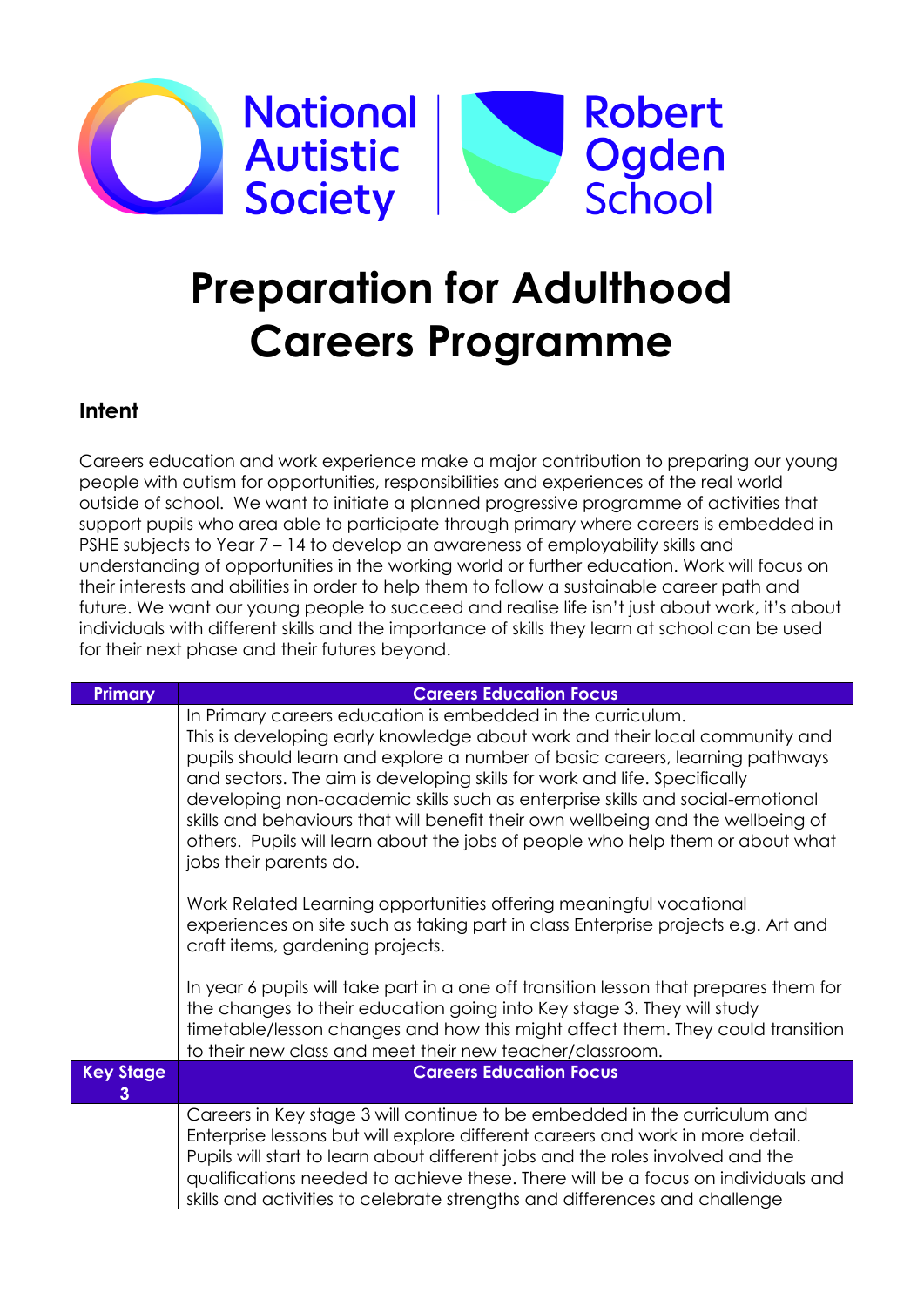|                  | stereotypes and think of aspirations.                                                                                                                                                                                                                                                                                                                                                                                                                                                                                                                                                                                                                                                                                                                         |
|------------------|---------------------------------------------------------------------------------------------------------------------------------------------------------------------------------------------------------------------------------------------------------------------------------------------------------------------------------------------------------------------------------------------------------------------------------------------------------------------------------------------------------------------------------------------------------------------------------------------------------------------------------------------------------------------------------------------------------------------------------------------------------------|
|                  | From Year 9 pupils will have a clear careers pathway linked to their Transition<br>pathway that starts to look into future opportunities based on a career or<br>further education when they leave school.                                                                                                                                                                                                                                                                                                                                                                                                                                                                                                                                                    |
|                  | Functional work skills will be taught throughout school in Enterprise lessons<br>where each class makes items from the school shop through class projects<br>depending on their key stage and ability. Students independence and<br>interacting/sharing skills are promoted through activities that will benefit<br>knowledge and understanding of different work and vocational careers.                                                                                                                                                                                                                                                                                                                                                                     |
|                  | In year 9 pupils will take part in a one off transition lesson that prepares them for<br>the changes to their education going into Key stage 4. Depending on their<br>ability they will have the opportunity to look where their individual strengths lie<br>and decide on external accreditation of GCSEs, Functional skills or Entry level<br>examinations. They will have a short transition visit to their new class/teacher<br>and have an opportunity to become familiar to their new environment.                                                                                                                                                                                                                                                      |
| <b>Key Stage</b> | <b>Careers Education Focus</b>                                                                                                                                                                                                                                                                                                                                                                                                                                                                                                                                                                                                                                                                                                                                |
|                  | From Year 10 depending on ability, each pupil will have access to individual<br>careers guidance from an Independent Careers Advisor (Progress Careers).<br>They will have the knowledge of the current local labour market and can<br>support with decisions on study or future career options. All pupils and<br>parents/carers should understand the full range of learning opportunities that<br>are available to them. This includes both academic and vocational routes and<br>learning in schools, colleges, universities and in the workplace.                                                                                                                                                                                                        |
|                  | From Year 10 one half term a year pupils will take part in Careers lessons<br>depending on their ability and potential career pathway. Please see<br>programme of study for detailed lesson content that will be covered by careers<br>lead or individual class teachers.                                                                                                                                                                                                                                                                                                                                                                                                                                                                                     |
|                  | Pupils will access the Job Explorer database 2021 (JED) this is an interactive<br>careers support tool looking at skills and potential jobs from every sector. Pupils<br>can create profiles, search different facts, take quiz's and look into what jobs<br>suit their individual skills in the market. This will be used in conjunction with the<br>careers programme of study.                                                                                                                                                                                                                                                                                                                                                                             |
|                  | Vocational Education lessons will continue to be taught through Enterprise and<br>will support pupils to identify and promote their skills, interests and talents in<br>areas they may choose to follow when their education finishes. They will have<br>opportunities to investigate and demonstrate competencies in using work skills<br>such as planning, research, production, buying resources, selling and<br>advertising. Enterprise will also provide young people with opportunities to<br>maintain, consolidate, re-enforce, generalise and learn new knowledge, skills<br>and understanding in relation to language, social communication & interaction<br>with others, flexibility of thought (imagination), problem solving and<br>independence. |
|                  | For some pupils (depending on ability) they will start to access the school's work<br>experience programme. Initially they may take part in groups of volunteers out<br>of school to learn important schools in an external environment to help them<br>cope with many different elements that they have not been used to. For most                                                                                                                                                                                                                                                                                                                                                                                                                           |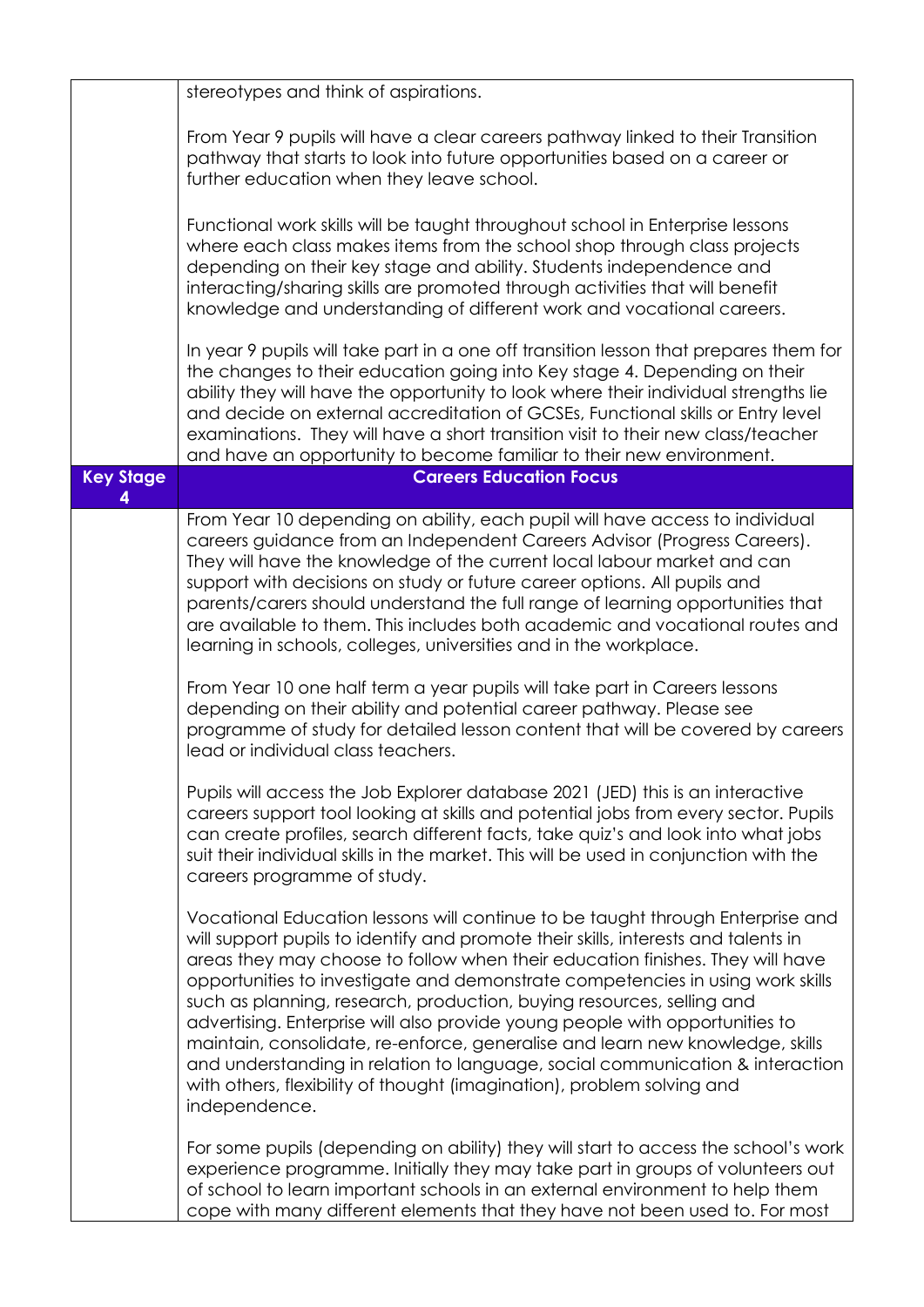|                       | pupils this part of the programme will emerge in KS5.                                                                                                                                                                                                                                                                                                                                                                                                                                                                                                                                                                                                                                                                                                                                                                                                                                                                                                                                                                                                                                                                                                                                             |
|-----------------------|---------------------------------------------------------------------------------------------------------------------------------------------------------------------------------------------------------------------------------------------------------------------------------------------------------------------------------------------------------------------------------------------------------------------------------------------------------------------------------------------------------------------------------------------------------------------------------------------------------------------------------------------------------------------------------------------------------------------------------------------------------------------------------------------------------------------------------------------------------------------------------------------------------------------------------------------------------------------------------------------------------------------------------------------------------------------------------------------------------------------------------------------------------------------------------------------------|
|                       | In conjunction with their Annual Review and Transition Plan, Year 11 pupils will<br>have a one off transition lesson that prepares them for the changes to their<br>education going into Key stage 5. This may be staying at ROS or another<br>provision. They will look at their options for study whether that be continuing<br>with external accreditation or looking at vocational studies. They will also have<br>transition visits to meet key staff and view their new environment and discuss<br>their new curriculum or timetables with the aim of reducing anxiety over the<br>changes.                                                                                                                                                                                                                                                                                                                                                                                                                                                                                                                                                                                                 |
| <b>Key Stage</b><br>5 | <b>Careers Education Focus</b>                                                                                                                                                                                                                                                                                                                                                                                                                                                                                                                                                                                                                                                                                                                                                                                                                                                                                                                                                                                                                                                                                                                                                                    |
|                       | From Year 12 onwards depending on ability, each pupil will continue to have<br>access to individual careers guidance from an Independent Careers Advisor<br>(Progress careers). The work completed by the individuals and the Careers<br>advisor will go towards the development of a Careers Plan that will be<br>incorporated into the pupils Annual Review.                                                                                                                                                                                                                                                                                                                                                                                                                                                                                                                                                                                                                                                                                                                                                                                                                                    |
|                       | From Year 12 one half term a year pupils will take part in Careers lessons<br>depending on their ability and potential career pathway. Please see<br>programme of study for detailed lesson content that will be covered. Careers<br>lessons will involve a nurturing approach, to raise aspirations, promote equality<br>of opportunity, to ensure every pupil gains the confidence, self-belief, as well as<br>the skills, knowledge and experience required to manage their own career<br>progress with the support of school and external agencies. Please see<br>programme of study for detailed lesson content that will be covered.                                                                                                                                                                                                                                                                                                                                                                                                                                                                                                                                                        |
|                       | From Year 12 onwards (depending on ability) pupils will take part in individual or<br>group work experience placements within the local community are set up as a<br>personalised approach according to pupil interest in future career pathways.<br>These placements are organised over a long term period with local employers<br>and attended on a weekly basis. The pupils work with employees and<br>managers to carry out individual job roles to promote independence and work<br>ethics. Pupils will also learn many important work skills such as serving customers,<br>using their own initiative, problem solving, working as a group and following<br>complex instructions. To high light decision-making, to make realistic, informed<br>choices about future education opportunities and possible career pathways<br>based on the skills, knowledge and experience gained at the placement. Work<br>experience also lets pupils take responsibility for their own behavior,<br>attendance, punctuality and attitude to learning in order to support them in<br>becoming mature, responsible and enterprising which acts a key platform for<br>success as an adult in the workplace. |
|                       | Some of our pupils will also have the opportunity to take part in and run the<br>school Coffee shop. While taking part in the different aspects of the job role<br>they will serve and make pupils and staff snacks, drinks and lunches from<br>around school. They will learn many important life skills with in the safe<br>environment of school.                                                                                                                                                                                                                                                                                                                                                                                                                                                                                                                                                                                                                                                                                                                                                                                                                                              |
|                       | From Year 13 as part of their individual transition plan and during their Annual<br>review pupils with their parents will have access to possible future placements<br>or career pathways that could be considered in conjunction with external<br>agencies (Local Authorities). Once a course of action is agreed that suits the<br>individual, pupils and parents will have the opportunity to visit skills/employment                                                                                                                                                                                                                                                                                                                                                                                                                                                                                                                                                                                                                                                                                                                                                                          |